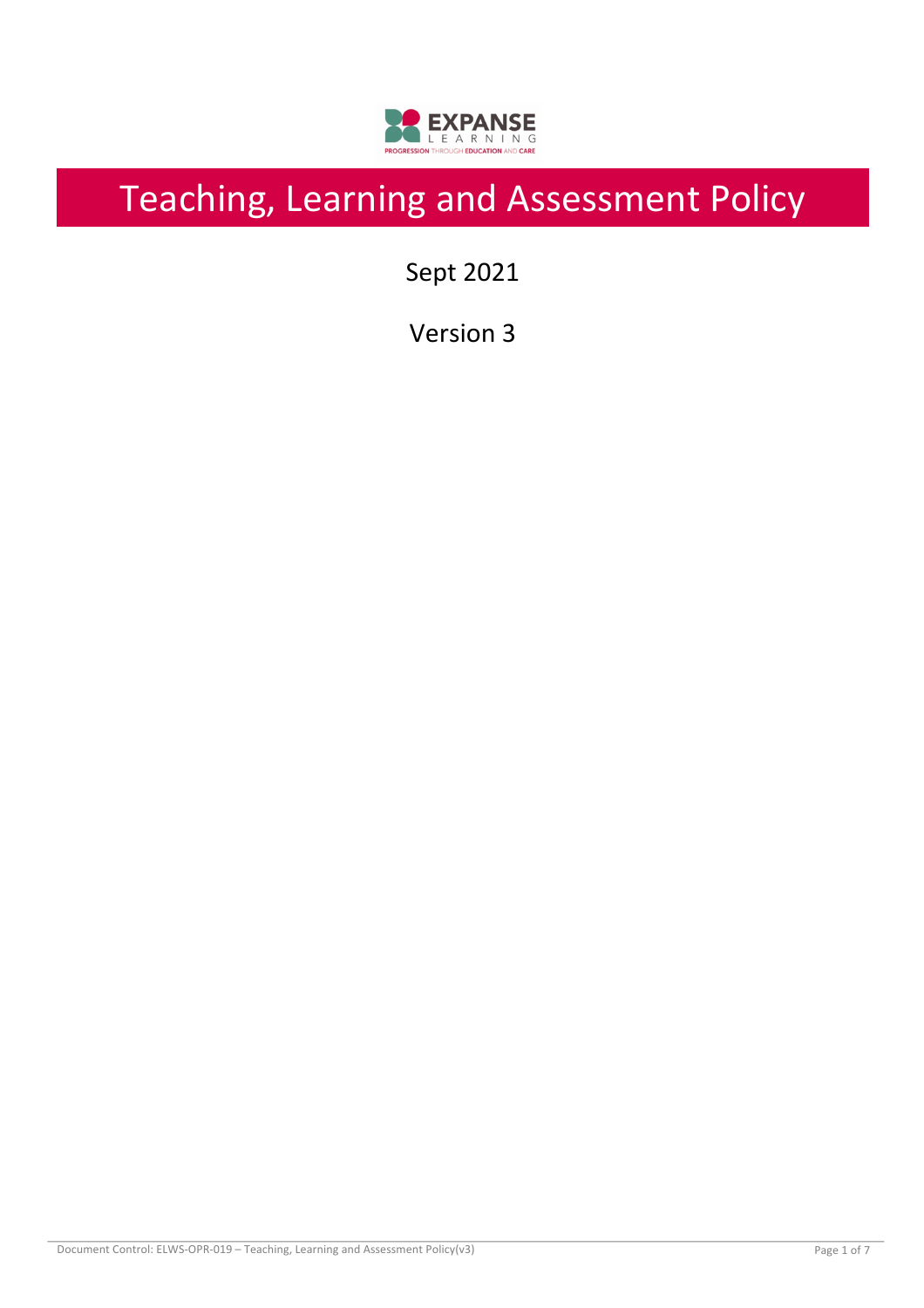## **1. Scope**

This policy applies to all staff at The School (Hereafter referred to as the School).

## **Aspiration and Challenge.**

#### **2. Introduction**

This policy acts as a point of reference for the school staff to guide them in providing an effective, well-managed learning environment, in which individual students can thrive, flourish and learn.

At the School we will ensure that at every level, in all our work and throughout all aspects of the School all students will be treated equally, with respect and dignity, free from discrimination and harassment.

Each person will be given fair and equal opportunities to develop their full potential regardless of their age, disability, gender, gender-identity, race, religion or belief, appearance, health conditions, home or personal situation, sexual orientation, pregnancy and maternity (refers to staff / employment), socio-economic background and special educational needs.

Our School will tackle the barriers, which could lead to unequal outcomes for these protected groups, ensuring there is equality of access and that we celebrate and value the diversity within School.

The School will work actively to promote equality and foster positive attitudes and commitment to an education for equality.

## **3. Teaching & Learning**

The School believe that all students should realise their optimum potential by receiving a wide range of high quality, challenging learning experiences and opportunities.

The school aims to:

- Provide students with a range of varied learning activities and tasks which are responsive to their different learning styles.
- Address students' individual learning needs through the use of effective teaching approaches.
- Make effective use of a range of well-presented curriculum materials and resources to match students' learning interests and aspirations.
- Engage students fully as active participants in the learning processes.
- Recognise and address any underachievement through appropriate teaching and learning programmes.
- Acknowledge and promote parental involvement and partnership in students' learning.

#### 4. **Teaching & Learning Objectives**

The School's objectives are to:

- Ensure the school's teaching, learning & assessment policy is implemented consistently by all staff
- Identify and remove barriers to learning.
- Ensure the classroom ethos and environment promotes learning.
- Ensure students are clear about the expected learning outcomes.
- Ensure lessons are well structured, have a brisk pace and provide opportunities to extend and review learning.
- Ensure teachers' planning takes account of continuity and progression in learning and takes account of students' prior attainment.
- Ensure teachers know how students learn best; ensure students receive feedback on how they can improve their learning.
- Ensure assessment takes place to inform planning and therefore enhance student progress.

# **5. Definitions**

Learning can be defined as: *"…a process of active engagement with experience. It is what people do when they want to make sense of the world. It may involve an increase in skills, knowledge, understanding, values and the capacity to reflect. Effective learning leads to change, development and a desire to learn".*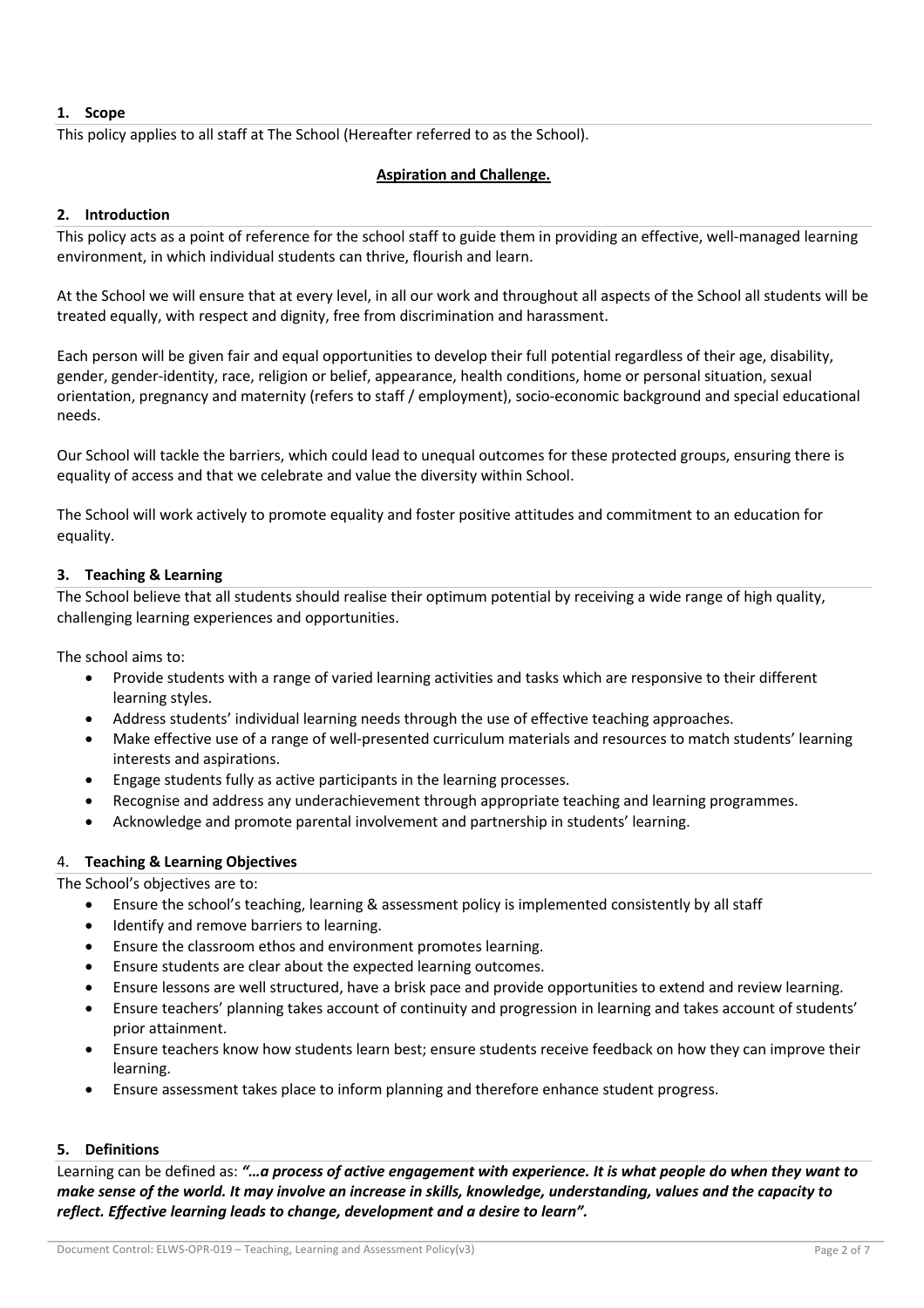# **6. Learning entails:**

- Acquiring more or new knowledge, memorising and reproducing knowledge.
- Applying facts or procedures and understanding in different situations.
- Seeing something in a different way.
- Change in a person.

## *Students learn best when:*

- Account is taken of all learning styles; opportunities are given for multi-sensory learning.
- They are actively involved in the learning process.
- Given opportunities to ask questions, express opinions and answer open-ended questions.
- Taught how to learn.
- Given opportunities to regularly review their learning.
- They are happy, interested, motivated, confident and secure in the learning environment.
- Are able to achieve success and gain approval.
- They are clear about what they are expected to do.
- Challenged, inspired and stimulated.
- Given the opportunity to work individually, in pairs, groups and as a whole class.
- Provided with opportunities to discuss their learning.

Teachers create effective learning environments when teaching approaches provide equality of opportunity, and maintain student motivation and concentration. The learning culture is child-centred, values students' own interests and learning and initiative, and is open to others' ideas. The appropriate learning culture encourages students to understand the factors that help them to progress in their learning. Incorrect student answers to questions in lessons are utilised as productive opportunities to learning, which encourage creative thinking.

## **7. All teachers observe the inclusion principles of:**

- Setting suitable learning challenges.
- Responding to students' diverse learning needs.
- Overcoming barriers to learning and assessment for individuals and groups of individuals.
- Having a clear understanding about different learning styles which enables them to set appropriate learning challenges for the diversity of students in lessons.

## **8. Effective teaching in the school is characterised by:**

- Clear planning to meet student diversity.
- Well-focused lessons, (which have a relevant starter, core purpose and a plenary) that assesses whether the learning objectives have been met.
- Lessons being delivered using a variety of teaching approaches.
- A classroom climate based on mutual respect and focused on learning.
- Assessment, recording and reporting of students' progress that informs future learning and planning.
- Clear learning objectives set which are shared with and understood by students.
- The teacher modelling and demonstrating expected learning outcomes.
- High expectations; good discipline and behaviour management.
- The effective use of resources, which may include IT & Teaching Assistants.
- Classroom displays being utilised to extend, support and enhance students' learning.
- Teachers having secure subject knowledge.
- Homework being used to extend, review and consolidate learning whenever appropriate.

## **9. Roles and responsibilities**

The headteacher and assistant headteacher, alongside the teaching team, will monitor and evaluate the quality of teaching and learning throughout the school through effective use of the quality cycle that the school employs. The aforementioned staff are responsible for monitoring the teaching and learning policy; reporting annually to the governing body on the effectiveness of this policy; supporting the continuing professional development of assessment procedures and of staff in relation to improving teaching and learning; and addressing any issues arising from student underachievement.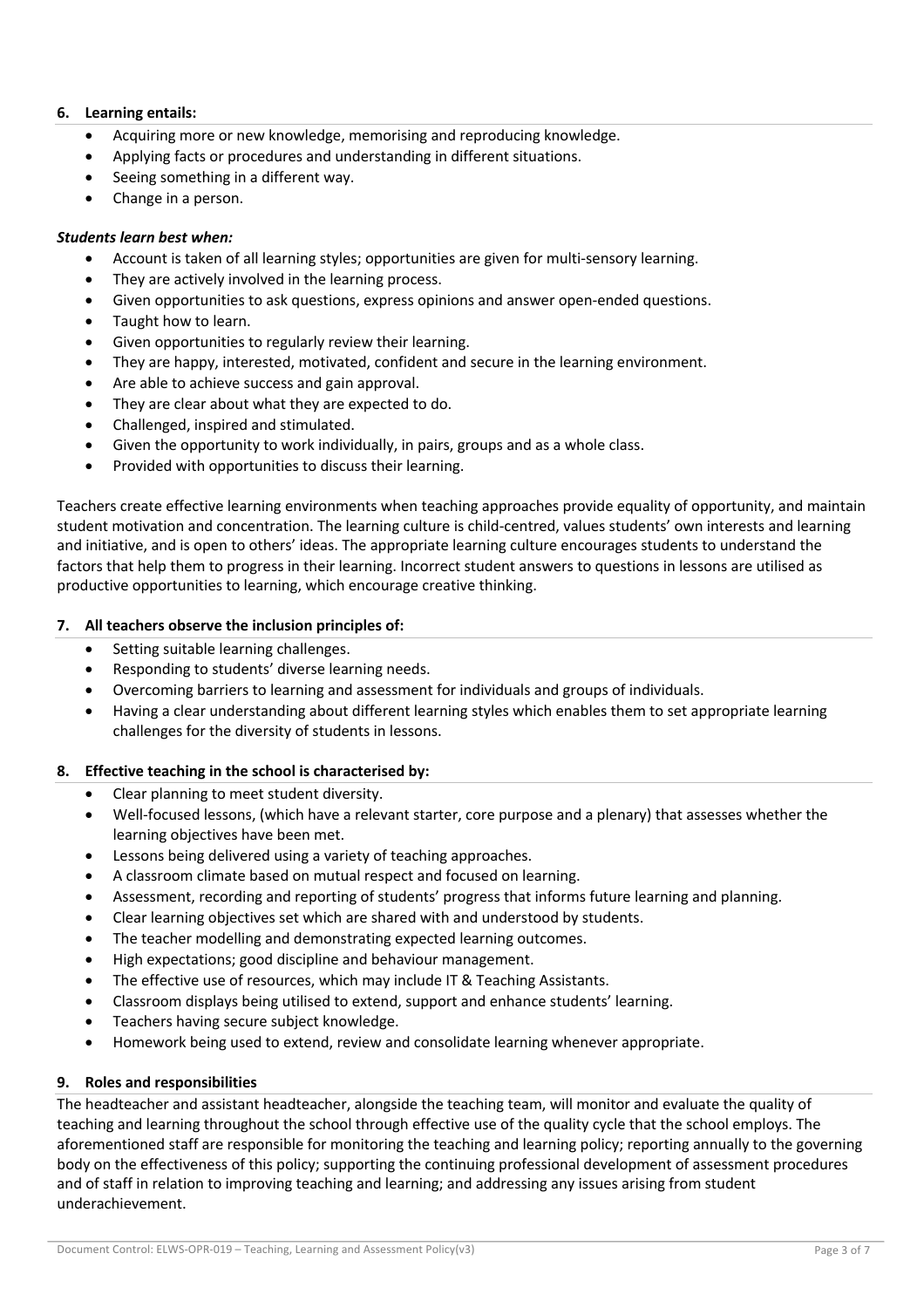Subject teachers are responsible for overseeing that their subject policy, schemes of work and programmes of study keep teaching and learning as a key focus. They are responsible for the monitoring and evaluation of the delivery of their subject areas.

All teachers and TAs who are delivering are responsible for the quality of teaching and learning within their classroom. Teaching assistants provide targeted additional learning support, which is delivered within the classroom to extend learning and enhance curriculum access. Alternatively, they may deliver a specific learning programme as part of a 'catchup' learning scheme, to narrow the learning gap for specific students.

The school Behaviour, Attendance and Pastoral team provide an important bridge between home and school, in motivating and supporting all learners.

#### **10. Provision and resources**

The school offers a varied curriculum and teaching and learning provision to meet a diversity of students' needs. Although classes are small, typically no more than 8 and mixed ability, class teachers have the flexibility to set smaller ability groups, within their class.

ICT and multimedia learning resources are available in all classrooms to support and extend students' learning.

The deputy headteacher is responsible for developing, monitoring and evaluating the curriculum and the teaching and learning that is delivered within it.

Every class has access to a teaching assistant, whose key role is to improve curriculum access, and extend and consolidate students' learning during their learning support work.

All teaching staff are responsible for ensuring that their classroom displays are regularly renewed, and contribute to extending and supporting students' learning.

The school will deliver 'Focus Events' such as Multi-cultural awareness, Healthy Living, Citizenship, Talent day, Enterprise and Careers Focus. These are PSHCE activity days, when students engage in experiential/interactive learning.

#### **11. Assessment**

## *Assessment is an integral part of the teaching and learning process.*

The Schools assessment process is comprehensive and holistic. The process is focused on developing a comprehensive picture of a student's academic starting points alongside the equally as important personal, social and emotional needs. Due to the nature and type of our students, (SEND/SEMH, long periods out of school, high anxiety and school phobias etc) it is our belief that addressing a student's social and emotional needs and developing their 'readiness to learn' is an essential part of the assessment process and the overall learning journey.

## *Social and emotional baseline assessment methods*

To effectively develop an up to date and accurate picture as possible for students' social and emotional needs, the school takes account of existing information including previous school assessments, Education Health and Care Plans, Educational Psychologists reports, Interviews and pre-enrolment assessments alongside testimonies from parents, carers and relevant professionals.

The school also utilises a range of assessment tools to inform the setting of appropriate Personal, Social and Emotional targets for students these include; Strengths and Difficulties Questionnaire (SDQ) and Skills for Learning Assessments. Boxall Assessments are also utilised where appropriate, to support the school team to develop strategies for behaviour and engagement. The results of these are recorded through the student pen profiles to support teachers to improve their differentiation, take account of learning styles and develop high quality learning experiences.

#### *Academic assessment methods*

The school utilises the Pearson Progression Service and Active Learn platform to accurately assess those students who are following a GCSE route for English and Maths. For students undertaking Functional Skills, the school utilises the BKSB platform to accurately assess students.

Due to the diverse needs of our students and the varied starting points students will be assessed against both the Pearson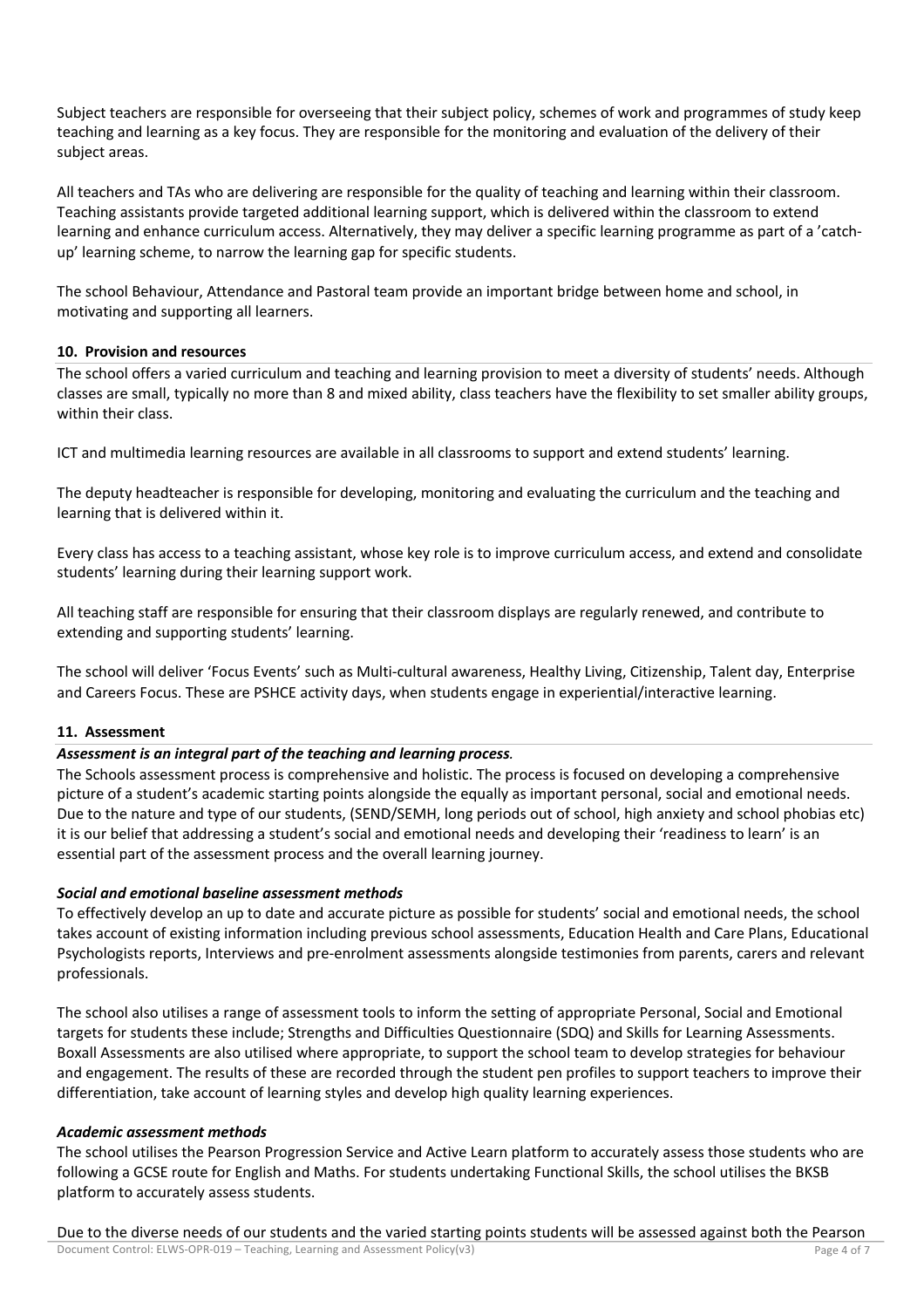Progression scale and the BKSB Profile. PPS will be used to determine the current GCSE level whilst BKSB will be used determine the current Functional Skills level. Students assessed as GCSE Grade 3 or below in KS4 will follow the Functional Skills route.

Decisions will be made on a case by case basis regarding the qualification route that students will follow and will take into account SEND/SEMH needs and personal, social factors.

## *The purpose of assessment at the School is:*

- To improve standards so that students can celebrate their success, achieve their aspirational goals and maximise their potential in the context of the school mission statement;
- To help teachers teach more effectively and to adopt a more personalised approach to students' learning needs;
- To provide relevant and accurate information about students and their performance which can then be used in a variety of contexts by all stakeholders.

# *10 Key principles of our assessment process:*

- Assessments are valid, reliable, accurate, accessible and well planned in accordance with subject schemes of learning and teaching.
- Assessments take place in a variety of formats.
- Students will receive feedback following assessments either in written and / or verbal form.
- Formal assessments will take place at least once each half term and these pieces will be expected to be marked in detail. These marks will form part of the evidence base for interim assessments.
- Formal assessment results will be recorded in a format which allows appropriate school staff to monitor the data and oversee intervention strategies for academic and social/emotional plans
- Assessments will be used to inform the interim assessment process, reports and setting procedures.
- Assessments will be moderated with consistency
- Assessments will be used to celebrate student achievement where appropriate.
- Assessments will be used to measure progress and indicate the next steps in learning.
- Assessments will be used to track progress and performance for students across the curriculum as a means of raising attainment.

All students are entitled to have their learning achievements and progression recognised and this policy incorporates assessment, recording and reporting. This policy is consistently followed by all staff.

All teachers observe, assess, reflect and review the achievements of each student on a regular basis. All teachers alongside the behaviour, attendance and pastoral team keep detailed assessment records on all of the students they teach. Every student is fully involved in the assessment process through the sitting of formal assessments, self-appraisal and target setting. They take the responsibility for setting their own targets through the use of Student Passports which have been developed based on the work of the EEF. Additionally, we cavass the opinions of parents, carers and legal guardians alongside appropriate professionals in order to build an accurate picture of our students.

Students will know the GCSE grade level of attainment they are operating at for English and Maths and/or other subjects as appropriate relative to starting points (i.e. when they joined the school) and year groups.

Students will also know what they have to do to reach the next level. Students are set academic targets which are ambitious and challenging.

Assessment is viewed as an ongoing process, which takes account of students' different rates of learning development.

End of unit tests and external examinations are useful forms of summative assessment. The outcomes from these tests, as well as ongoing teacher formative assessment, provide parents/carers with evidence of their child's learning achievements.

Teachers make ongoing observations of students' learning in their lessons. They also regularly analyse students' work, in order to identify their learning needs.

Assessment also informs continuity and progression in students' learning, as they move from one teacher or class to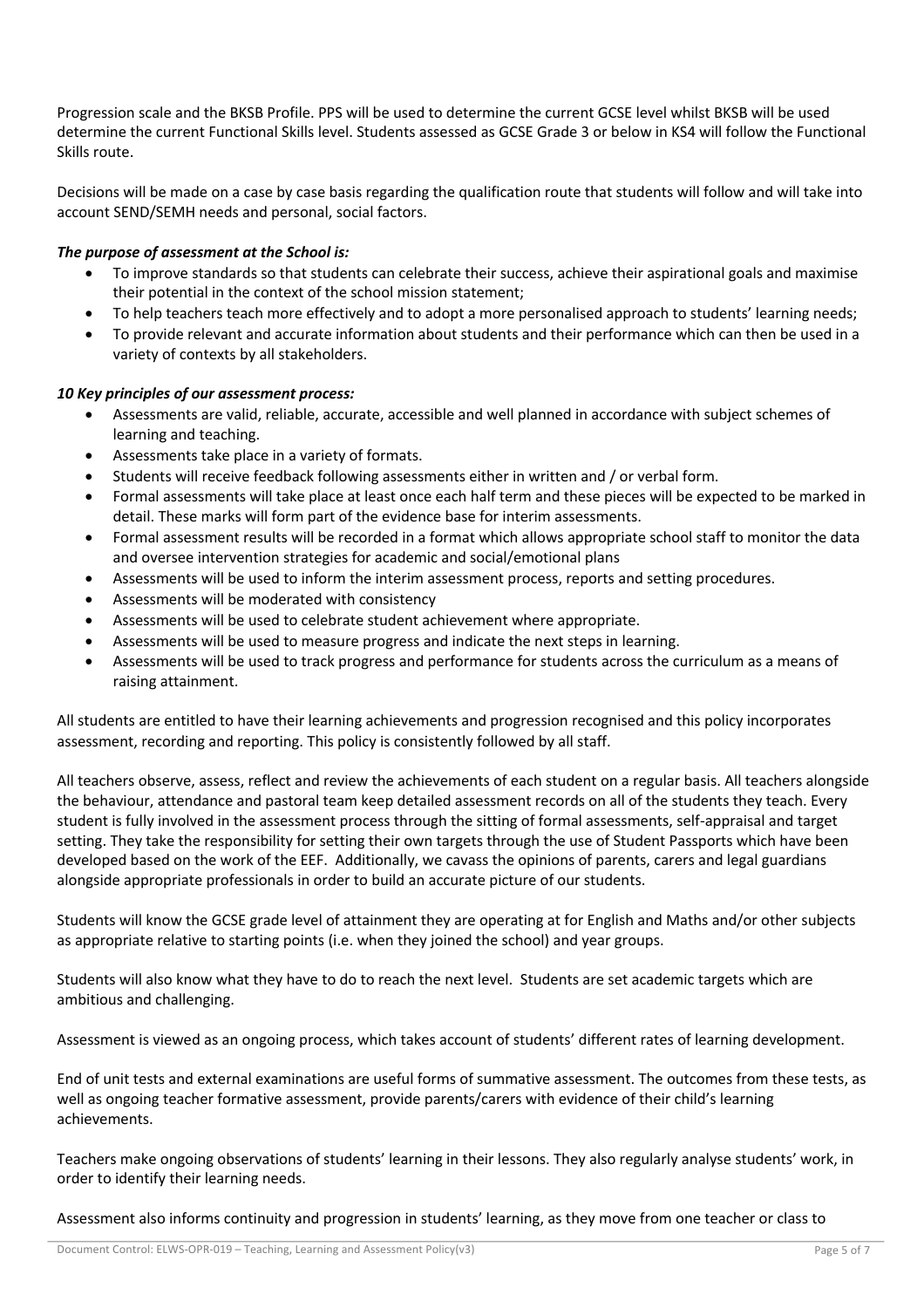another. Students' learning achievements are also recognised through teachers' verbal praise, having their work displayed in the classroom, the awarding of points and certificates of achievement, and opportunities to celebrate students' learning achievements in school assemblies and other forums alongside the weekly rewards activity system.

Work is marked regularly, and constructive feedback is provided to students who are encouraged to respond in a different colour. Many of the students find revisiting and reworking work difficult because of their diagnosis of autism and individual needs are taken into account by staff.

## **12. Professional Development**

Expanse Learning recognise that training for all staff is crucial to the successful implementation of this teaching and learning policy. The senior leadership team and governing body support and encourage in-service training for staff, in relation to improving the quality of teaching and learning.

Training is provided in house, by consultants, or external providers. The purpose of INSET is to enable staff to appreciate that effective teaching, learning & assessment enhances the learning of all children, and extends their teaching repertoire. It also enables teachers to feel more confident and better equipped to meet a diversity of learning needs. In addition, it encourages the staff to take greater responsibility for identifying their own continuing professional development needs.

#### **13. Parental involvement and partnerships**

The school endeavours to work very closely with parents and carers in order to help students achieve their optimum potential and overcome any barriers to learning. The school recognises the importance of a positive partnership with parents/carers.

Parents and carers are viewed as essential partners in the learning process. Activities undertaken beyond the classroom rely on the support of parents/carers to ensure success. Parents/carers are encouraged to attend parent's events and student's annual reviews meetings.

Alternative arrangements can be made regarding telephone contact, or home visits to meet with parents/carers; in order to discuss their child's progress in learning. Any parents/carers who have concerns about their child's learning are invited to make an appointment with the relevant member of staff.

Good open, two-way communication between home and school is essential.

## **14. Monitoring the policy**

The SLT will annually review the teaching and learning policy as part of the whole-school self-evaluation procedure. The effectiveness of the policy in raising standards in the quality of teaching and learning is evaluated using the following performance indicators:

- Analysis of student attainment data.
- Scrutiny of teacher planning.
- Lesson observations.
- Analysis of teachers' marking and comments on students' written work.
- Tracking individual students, or cohorts of students.
- Sampling of reports to parents on student progress; discussions with students about their progress.
- Discussions with teachers about student progress.
- Evaluation of the impact of additional resources, e.g. teaching assistants, IT and multimedia.
- Evidence from parental and student surveys/questionnaires.
- Evidence from subject audits.
- Success in meeting teaching and learning priorities on the school improvement plan.
- Reduction in numbers of students excluded from school.
- Reports from external consultants.